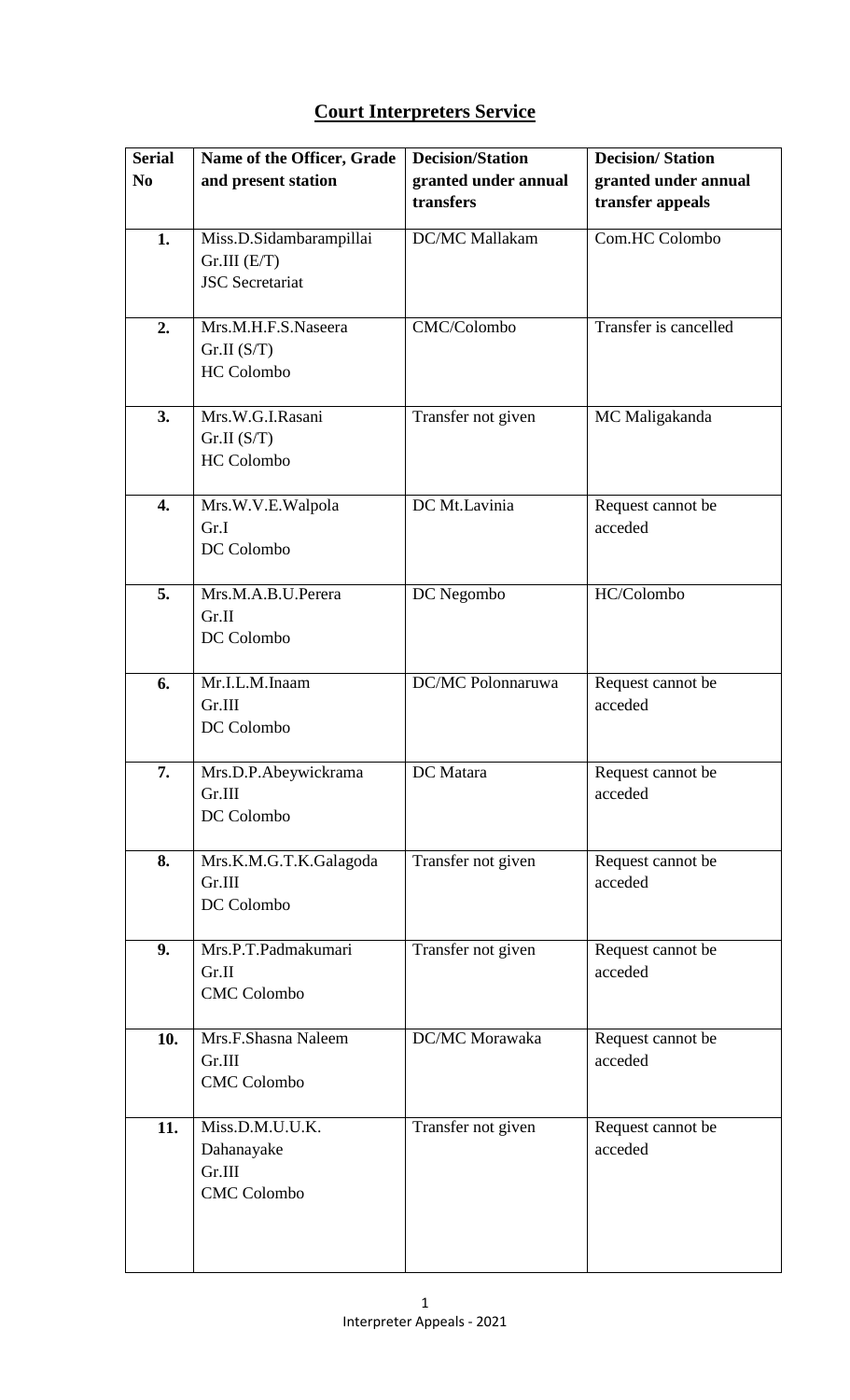| 12. | Mrs.R.A.N.P.Suraweera            | Transfer not given | MC/Panadura                  |
|-----|----------------------------------|--------------------|------------------------------|
|     | Interpreter Gr.III               |                    |                              |
|     | CMC/Colombo                      |                    |                              |
|     |                                  |                    |                              |
| 13. | Mr.Gayan Chaminda                | Transfer not given | DC/Colombo                   |
|     | Gr.II                            |                    |                              |
|     | MC Maligakanda                   |                    |                              |
|     |                                  |                    |                              |
| 14. | Mrs.M.F.M.Fawri                  | MC Nugegoda        | HC/Panadura                  |
|     | Gr.II                            |                    |                              |
|     | DC Mt.Lavinia                    |                    |                              |
|     |                                  |                    |                              |
| 15. | Mrs.I.N.Withanarachchi           | HC/Panadura        | MC/Nugegoda                  |
|     | Gr.I                             |                    |                              |
|     | DC/MC/Kesbewa                    |                    |                              |
|     |                                  |                    |                              |
| 16. | Miss.M.R.Fathima Raleena         | DC Colombo         | DC Nuwara Eliya              |
|     | Gr.II                            |                    |                              |
|     | MC Nugegoda                      |                    |                              |
|     |                                  |                    |                              |
| 17. | Mr.A.A.D.P.                      | Transfer not given | HC/Negombo                   |
|     | Premawardhena                    |                    |                              |
|     | Gr.III                           |                    |                              |
|     | MC/Panadura                      |                    |                              |
|     |                                  | MC Welisara        |                              |
| 18. | Mrs.J.M.L.Liyanage<br>Gr.II      |                    | Request cannot be<br>acceded |
|     |                                  |                    |                              |
|     | MC Gampaha                       |                    |                              |
| 19. | Miss.K.M.K.Gothami Lanka         | MC Matara          | DC Galle                     |
|     | Gr.III                           |                    |                              |
|     | DC/MC Pugoda                     |                    |                              |
|     |                                  |                    |                              |
| 20. | Mr.H.W.G.Manoj Kumar             | Transfer not given | Request cannot be            |
|     | Gr.II                            |                    | acceded                      |
|     | <b>MC</b> Mahara                 |                    |                              |
|     |                                  |                    |                              |
| 21. | Mr.T.M.Chandrabos                | Transfer not given | DC/MC Chilaw                 |
|     | Gr.II                            |                    |                              |
|     | HC Negombo                       |                    |                              |
|     |                                  |                    |                              |
| 22. | Mr.S.V.Shervin                   | Transfer not given | Request cannot be            |
|     | Gr.II                            |                    | acceded                      |
|     | MC Negombo                       |                    |                              |
|     |                                  |                    |                              |
|     |                                  |                    |                              |
| 23. | Mrs.P.N.S.Chandrarathne<br>Gr.II | MC Kaduwela        | MC Homagama                  |
|     | DC Avissawella                   |                    |                              |
|     |                                  |                    |                              |
| 24. | Mrs.A.M.F.Rizla                  | MC Homagama        | Transfer is cancelled        |
|     | Gr.II                            |                    |                              |
|     | MC Kaduwela                      |                    |                              |
|     |                                  |                    |                              |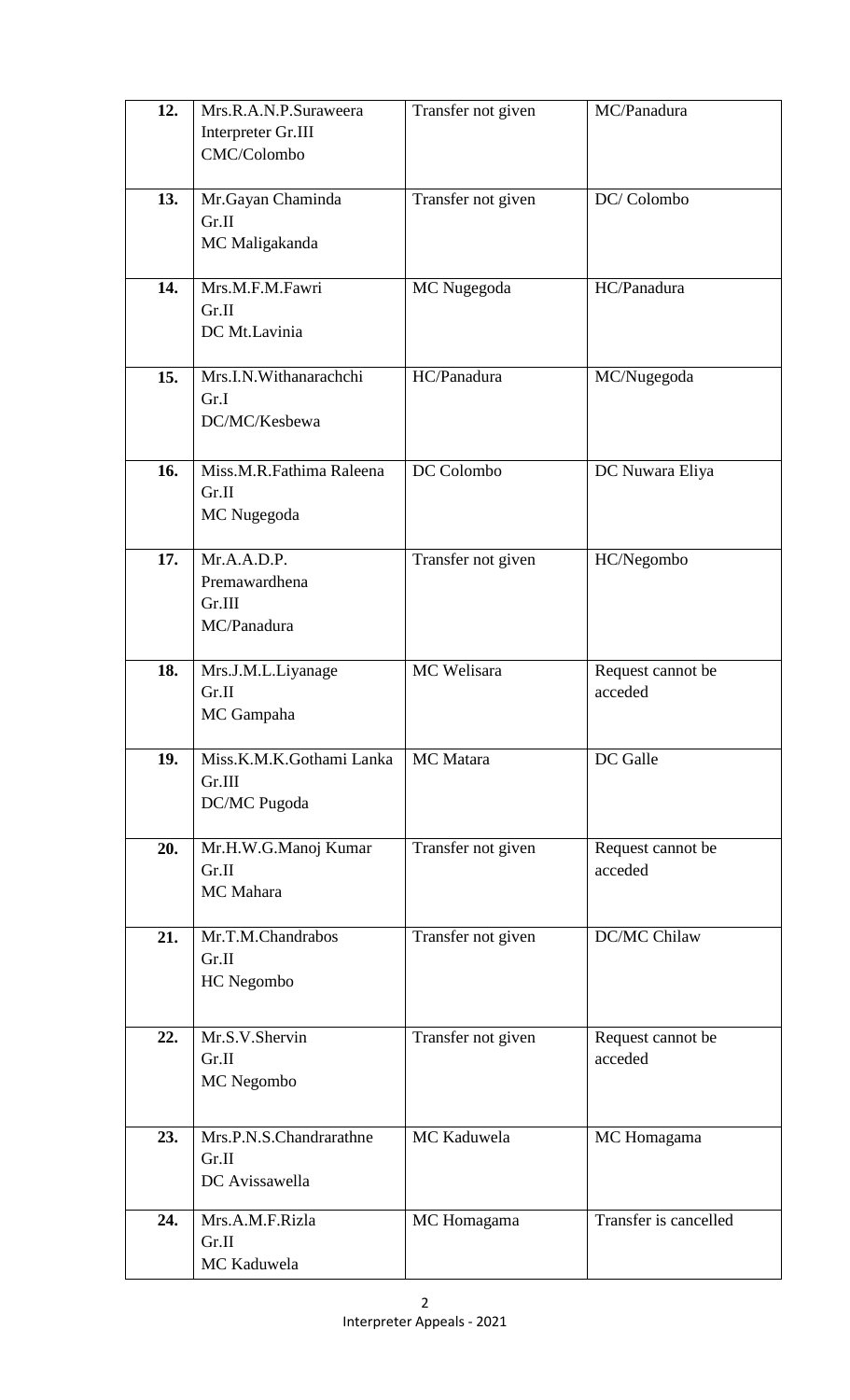| 25. | Miss.G.D.D.Sewwandi<br>Gr.III<br>MC Balapitiya                | Transfer not given  | Request cannot be<br>acceded |
|-----|---------------------------------------------------------------|---------------------|------------------------------|
| 26. | Mrs.W.M.A.Erandi<br>Gr.III<br>DC Galle                        | Transfer not given  | DC Colombo                   |
| 27. | Mrs.H.A.N.Dilhani<br>Gr.I<br><b>MC</b> Galle                  | DC Balapitiya       | Request cannot be<br>acceded |
| 28. | Miss.M.A.Fathima Asika<br>Gr.II(S/T)<br><b>MC</b> Matara      | DC Nuwara Eliya     | Transfer is cancelled        |
| 29. | Mrs.B.M.S.K.Abayarathne<br>Gr.I<br><b>HC</b> Kandy            | <b>DC/MC</b> Matale | Request cannot be<br>acceded |
| 30. | Mr.K.P.Subha<br>Gr.II (Sinhala/Tamil)<br>HC Nuwara Eliya      | Transfer not given  | Request cannot be<br>acceded |
| 31. | Mrs.K.Subhashini<br>Gr.III<br><b>DC/MC Hatton</b>             | <b>CMC Colombo</b>  | Transfer is cancelled        |
| 32. | Mrs. Thilini Micheal<br>Gr.III<br><b>DC/MC Hatton</b>         | Transfer not given  | Request cannot be<br>acceded |
| 33. | Miss.R.A.K.G.<br>Ranaweerasinghe<br>Gr.III<br>MC Embilipitiya | DC Matara           | Request cannot be<br>acceded |
| 34. | Mrs.U.N.Harshani<br>Rathnayake<br>Gr.II<br>MC Kegalle         | DC/MC Warakapola    | Request cannot be<br>acceded |
| 35. | Mrs.R.M.C.T.Karunarathne<br>Gr.III<br>HC Kuliyapitiya         | DC/MC Nikaweratiya  | Transfer is cancelled        |
| 36. | Mrs.Sumanawathi Menike<br>DC/MC/Nikaweratiya                  | HC/Kuliyapitiya     | Transfer is cancelled        |
| 37. | Mr.M.A.M.Askar<br>Gr.II                                       | DC/MC Maho          | MC/                          |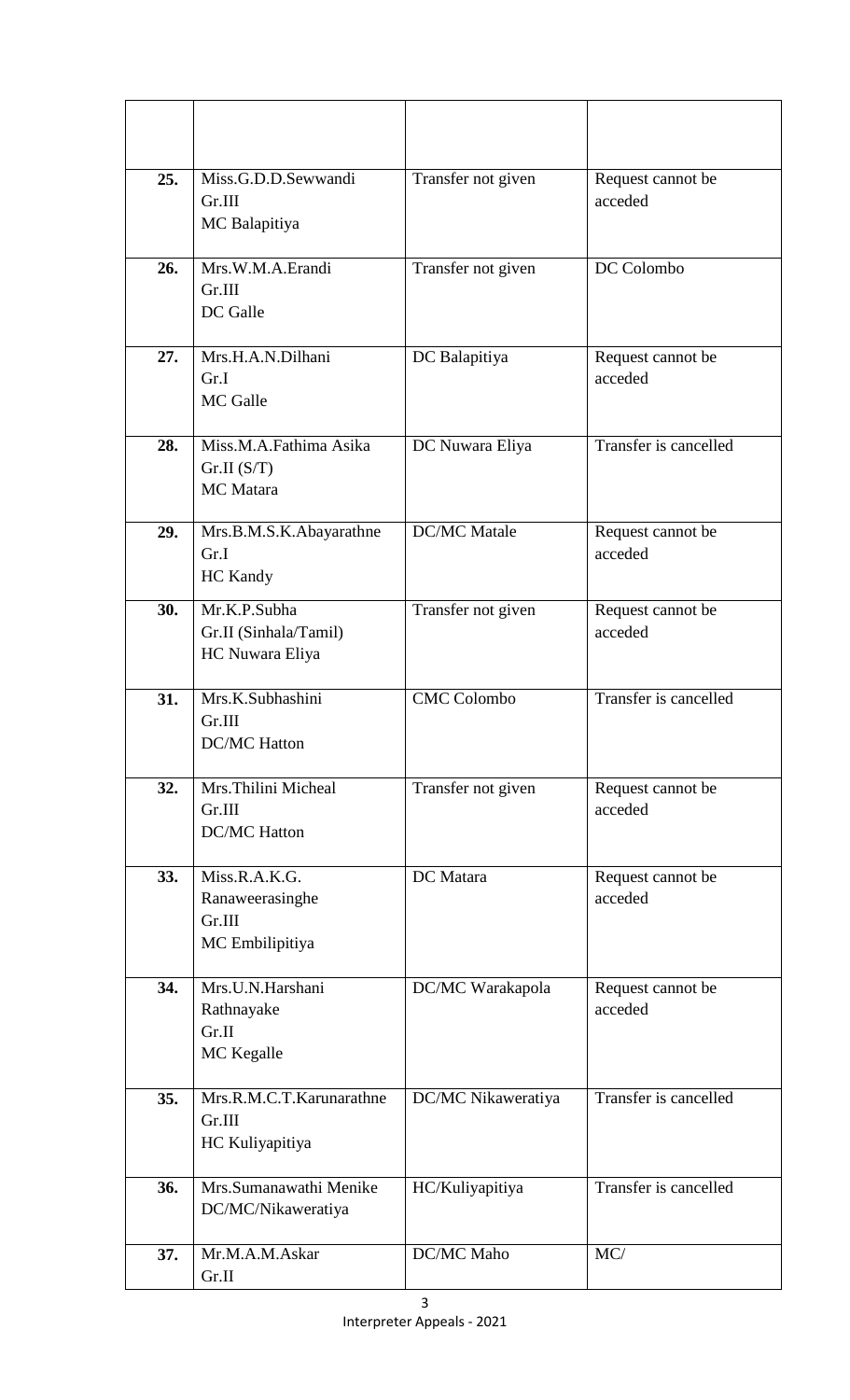|     | MC Galgamuwa                                                 |                       | Anamaduwa                    |
|-----|--------------------------------------------------------------|-----------------------|------------------------------|
|     |                                                              |                       |                              |
| 38. | Mrs.R.I.B.P.Hansani<br>Wijekoon<br>Gr.III<br>DC/MC Chilaw    | MC Anamaduwa          | DC/MC/Maho                   |
| 39. | Mrs.C.Yadurshana<br>Gr.III<br><b>HC</b> Puttalam             | <b>DC/MC</b> Puttalam | DC Negombo                   |
| 40. | Mrs.M.A.A.Rimsina<br>Gr.III<br><b>DC/MC Puttalam</b>         | DC/MC Attanagalla     | Request cannot be<br>acceded |
| 41. | Mrs.A.S.S.Madhu<br>Subhasena<br>Gr.II<br>MC Anuradhapura     | Transfer not given    | Request cannot be<br>acceded |
| 42. | Mrs.M.F.Kadeeja<br>Gr.III<br>DC Anuradhapura                 | Transfer not given    | Request cannot be<br>acceded |
| 43. | Mrs.D.S.Senevirathne<br>Gr.III<br><b>HC</b> Polonnaruwa      | Transfer not given    | Request cannot be<br>acceded |
| 44. | Mr.I.Rafiqdeen<br>Gr.II<br>HC Polonnaruwa                    | MC Maligakanda        | Request cannot be<br>acceded |
| 45. | Mrs.P.C.Dilshani<br>Gr.III (Sinhala/Tamil)<br>DC/MC Welimada | MC Kandy              | Request cannot be<br>acceded |
| 46. | Mr.Z.F.Rizwan<br>Gr.II(S/T)<br>MC Sammanthurai               | HC Ampara             | DC/MC Ampara                 |
| 47. | Mrs.J.Rizni<br>Gr.II<br>DC Kalmunai                          | DC/MC Ampara          | HC Ampara                    |
| 48. | Mr.S.Vijayan<br>Gr.II<br><b>HC</b> Batticaloa                | DC Ratnapura          | Request cannot be<br>acceded |
| 49. | Mrs.Y.L.S.Jennaha<br>Gr.III<br><b>HC</b> Batticaloa          | DC/MC Chilaw          | <b>DC/MC Puttlam</b>         |